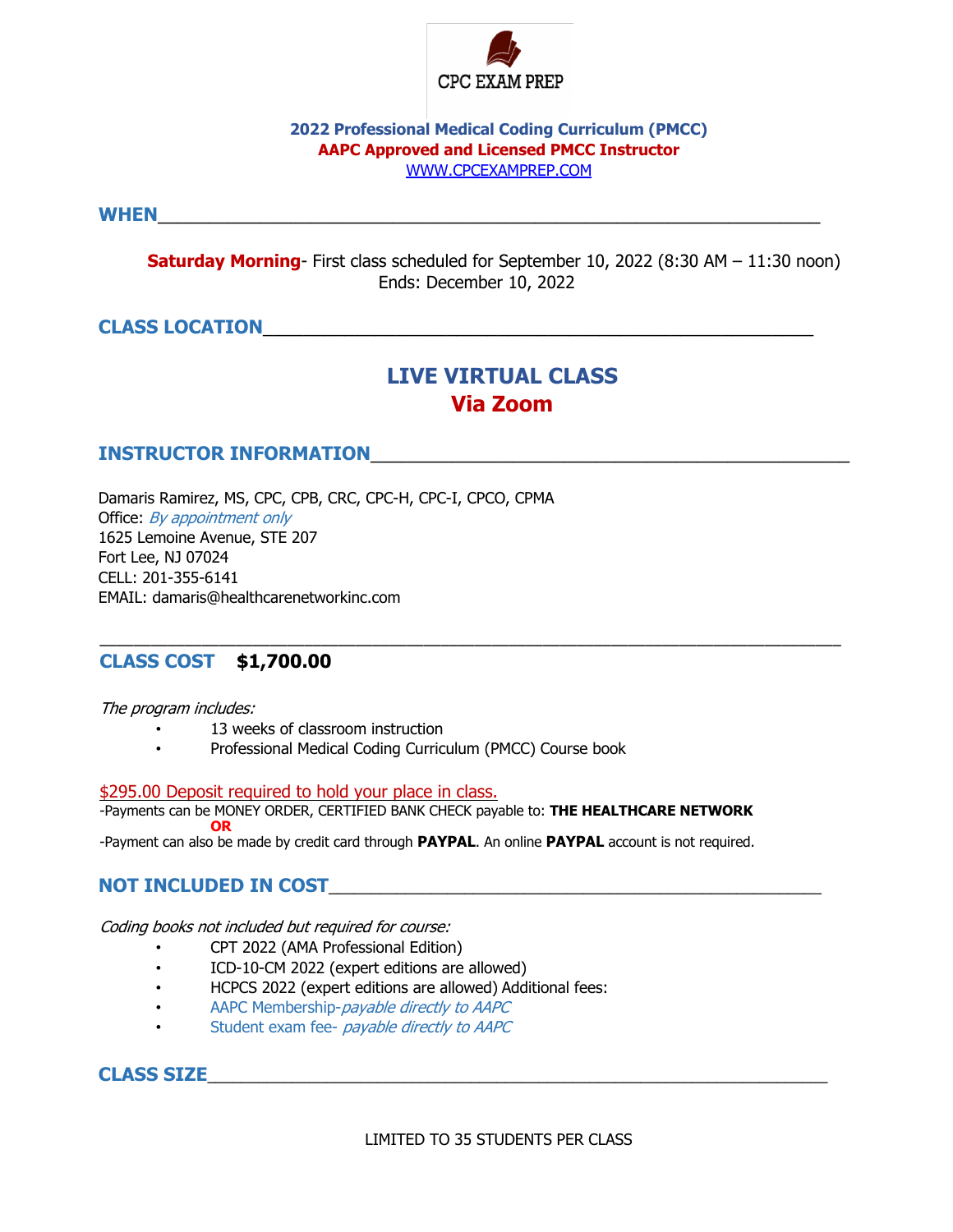# **2022 CPC EXAM PREP**

Professional Medical Coding Curriculum (PMCC)

**STUDENT ENROLLMENT AGREEMENT**

**Please print clearly** 

| STUDENT NAME And the state of the state of the state of the state of the state of the state of the state of the state of the state of the state of the state of the state of the state of the state of the state of the state             |  |
|-------------------------------------------------------------------------------------------------------------------------------------------------------------------------------------------------------------------------------------------|--|
|                                                                                                                                                                                                                                           |  |
| <b>ADDRESS</b> on HOME <b>with the contract of the contract of the contract of the contract of the contract of the contract of the contract of the contract of the contract of the contract of the contract of the contract of the co</b> |  |
|                                                                                                                                                                                                                                           |  |
|                                                                                                                                                                                                                                           |  |
|                                                                                                                                                                                                                                           |  |
|                                                                                                                                                                                                                                           |  |
| <b>Experience in healthcare field:</b>                                                                                                                                                                                                    |  |
| $\Box$ None                                                                                                                                                                                                                               |  |
| $\Box$ Yes, but not in billing. Specify-( $\Box$                                                                                                                                                                                          |  |
|                                                                                                                                                                                                                                           |  |

# **PAYMENT OPTIONS: Saturday #CEPCNJ0922**

**□ Option A: Standard Registration** - **Payment in FULL \$1,700.00 (Full payment due by September 9, 2022)** 

**□ Option B: Standard Registration- PAYMENT PLAN \$1,795.00 (The \$95 additional fee is for administration of payment plan) You must pre-register (\$295 non-refundable deposit) to reserve a seat at www.cpcexamprep.com** Payment Type: □ Cash □ Money Order □ Certified Checks □ Credit Card/Debit Card **(PAYPAL ONLY)\*** \*For PayPal you will receive an invoice from the instructor.

\_\_\_\_\_\_\_\_\_\_\_\_\_\_\_\_\_\_\_\_\_\_\_\_\_\_\_\_\_\_\_\_\_\_\_\_\_\_\_\_\_\_\_\_\_\_\_\_\_\_\_\_\_\_\_\_\_\_\_\_\_\_\_\_\_\_\_\_\_\_\_\_\_\_\_\_\_\_